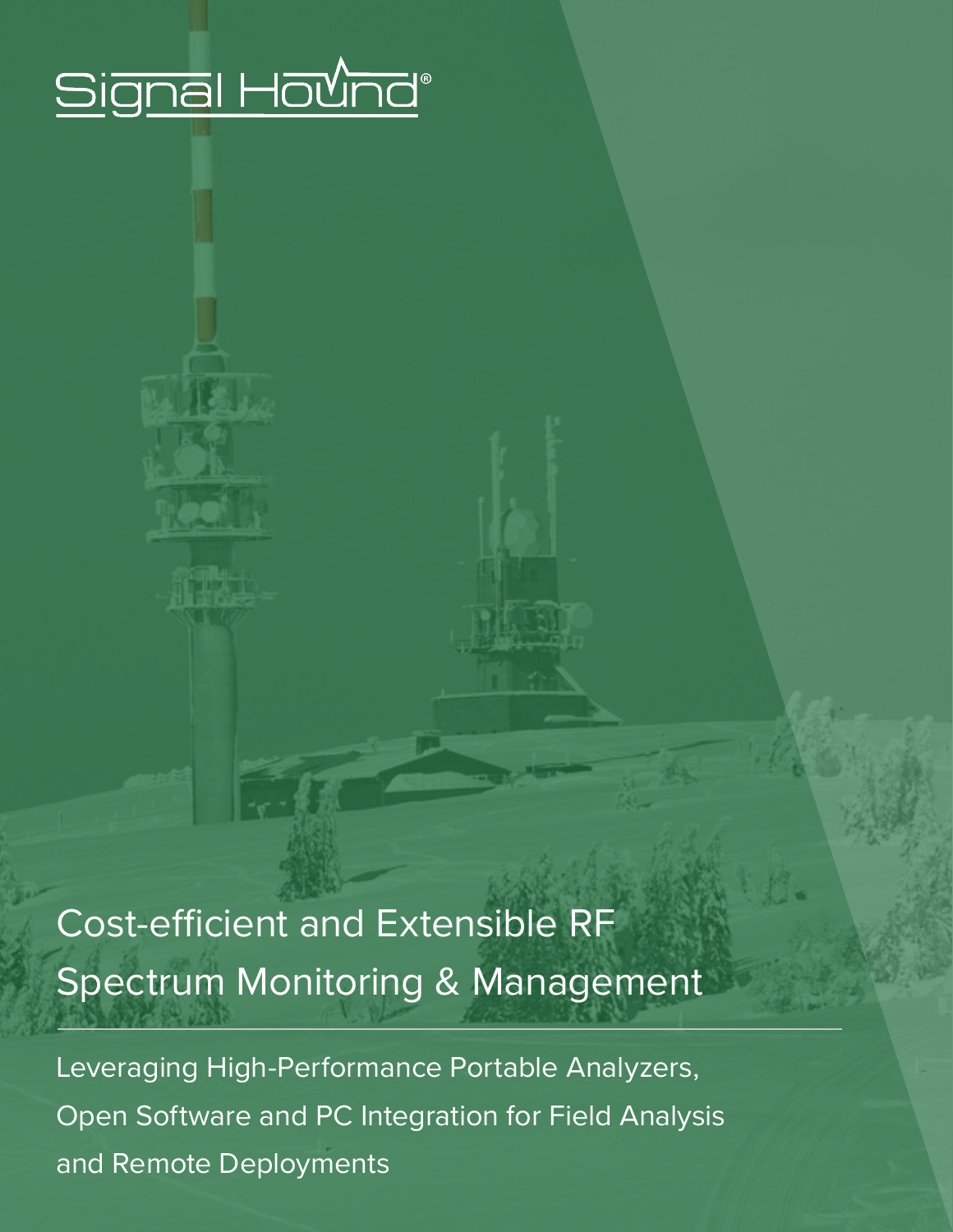**SIGNAL HOUND 1502 SE COMMERCE AVE, STE 101 BATTLE GROUND, WA 98604**

**©2020. ALL RIGHTS RESERVED.**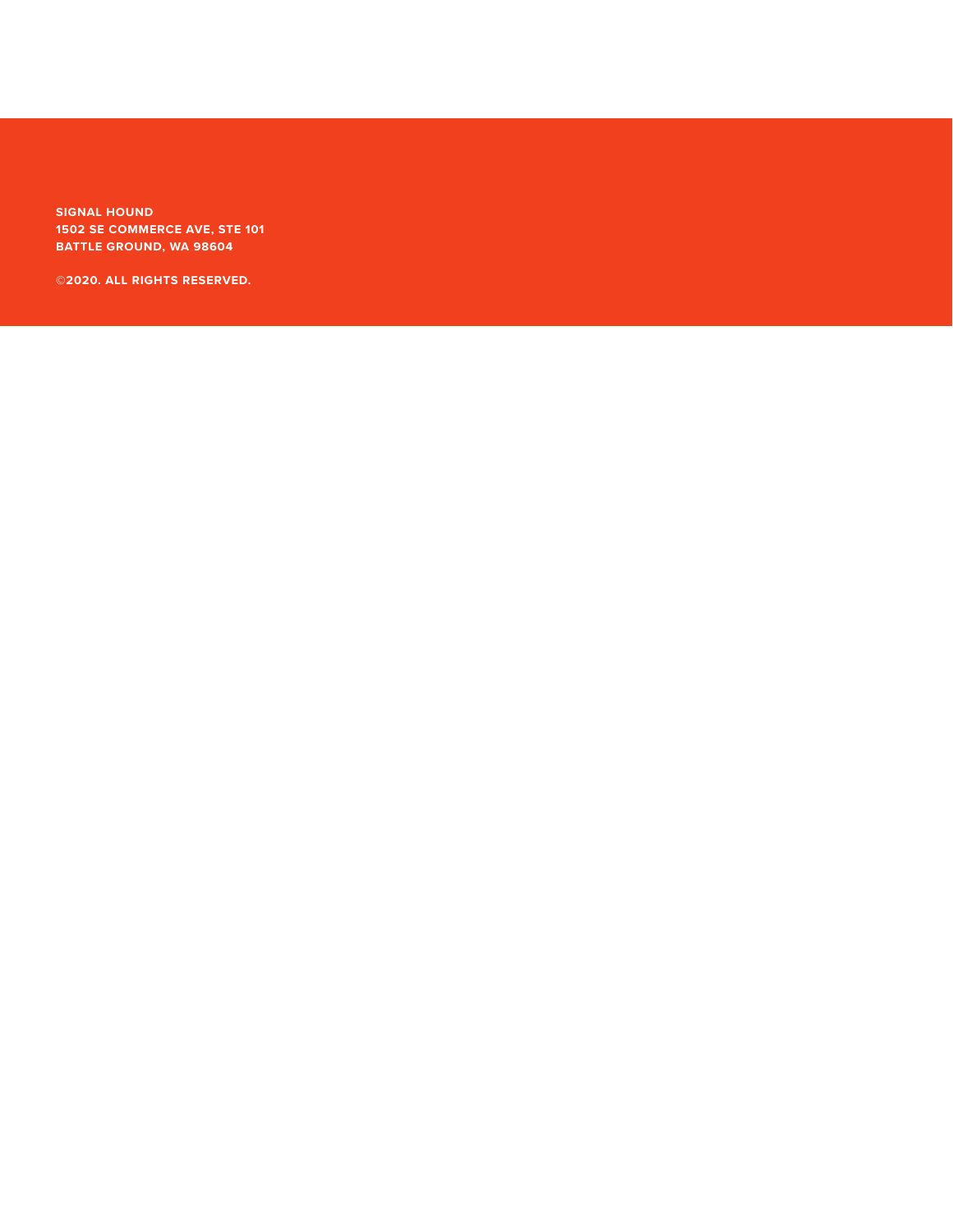# Cost-efficient and Extensible RF Spectrum Monitoring & Management

# Table of Contents

| Trends and Driving Factors for In-the-Field RF Spectrum Management 4 |   |   |  |
|----------------------------------------------------------------------|---|---|--|
| Limitations of Conventional Standalone RF Spectrum Analyzers         | 5 |   |  |
| Signal Hound: An Open-Systems Approach to RF Spectrum Analysis       |   | 6 |  |
| Real-World Benefits and Use Cases                                    |   |   |  |
| The Bottom Line                                                      |   |   |  |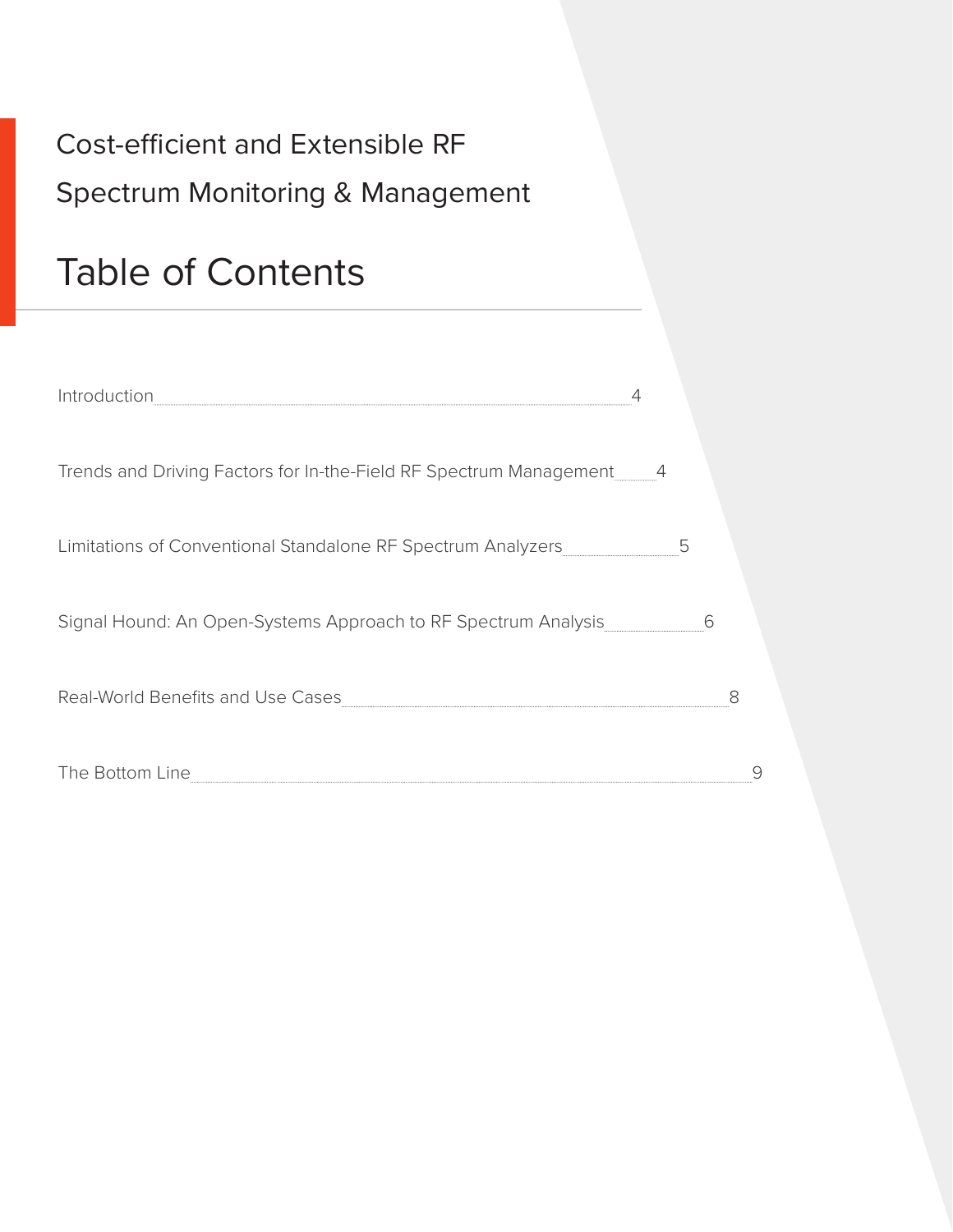# Introduction

With spectrum analysis and spectrum management requirements expanding into a wide range of new and challenging arenas, the traditional standalone spectrum analyzer approach is often coming up short in its lack of adaptability for today's field-intensive applications.

In addition, the inherent high cost associated with "putting everything in one box" makes conventional analyzers a poor match for some of today's field-deployment scenarios, in which large numbers of lower-cost analyzers need to be deployed to monitor remote facilities and/or signals intelligence (SIGINT).

This white paper lays out an entirely new approach to these challenges. By maximizing the capabilities of a highly portable spectrum analyzer, designed from the ground up for seamless integration with laptop PCs through an easy-to-use application programming interface (API), this new approach both lowers overall costs and maximizes flexibility.

# Trends and Driving Factors for In-the-Field RF Spectrum Management

The requirements for high-performance spectrum analysis have already migrated well beyond the walls of traditional laboratory settings and controlled environments. Across a widening range of industry segments and specialized applications, high-end spectrum analysis has now become a "go anywhere" necessity for supporting a variety of field and remote deployment activities.

#### Communications Infrastructure

The global explosion of wireless devices and applications is presenting major challenges in terms of radio frequency spectrum allocation and management. Traffic and bandwidth demands are increasing while at the same time the spatial separation between devices is decreasing. With the communications and commercial wireless ecosystem becoming more crowded and diverse, the importance of being able to monitor, manage, troubleshoot, and protect the RF spectrum in the field is a critical factor for success.

Accomplishing these objectives requires two different deployment scenarios for RF spectrum analysis and management systems. The first scenario involves providing field engineers/technicians with the ability to detect and analyze signals in support of installation, monitoring or troubleshooting activities.

The second scenario involves deploying low-cost remote signal monitoring systems that remain in the field and deliver data, analytics, and alerts to centralized locations. Not only do these systems need to be affordable enough for multi-unit deployments at key points in the communications infrastructure; they also need to be designed for seamless remote management, such as power cycling, system recovery and pushing out software updates without requiring a truck roll with a field technician.

Quality Assurance and Field Customer Service

The proliferation of systems that use spectrum and/or could interfere with other wireless applications makes it imperative that OEMs, installers and service staff be able to detect, analyze, diagnose, and correct any signal problems or interference issues in a variety of field environments. Portable spectrum analysis has also become important for QA testing within extended-factory ecosystems where signal performance needs to be evaluated for systems in multiple production lines and/or by QA engineers conducting vendor site visits.

Customer service and QA functions often also need the ability to stream data from remote field locations to centralized facilities for additional real-time analysis or to record streamed RF to disk on the field device for subsequent archiving and system-wide trends analysis. In QA or customer service situations, the ability to network and integrate field analyzers with backend resources can be critical for not only solving immediate problems but also for identifying emerging issues to avoid the cost of widespread corrective measures.

## Government, Regulatory and Covert Spectrum Management Applications

Most countries consider wireless spectrum to be the property of the state. In fact, the International Telecommunications Union (ITU) constitution recognizes "the sovereign right of each State to regulate its telecommunication." Government responsibilities include allocating, regulating, and monitoring the use of wireless spectrum; identifying and solving interference problems; arbitrating between spectrum users; optimizing the overall usage of available spectrum; and coordinating with other governments on cross-border spectrum issues.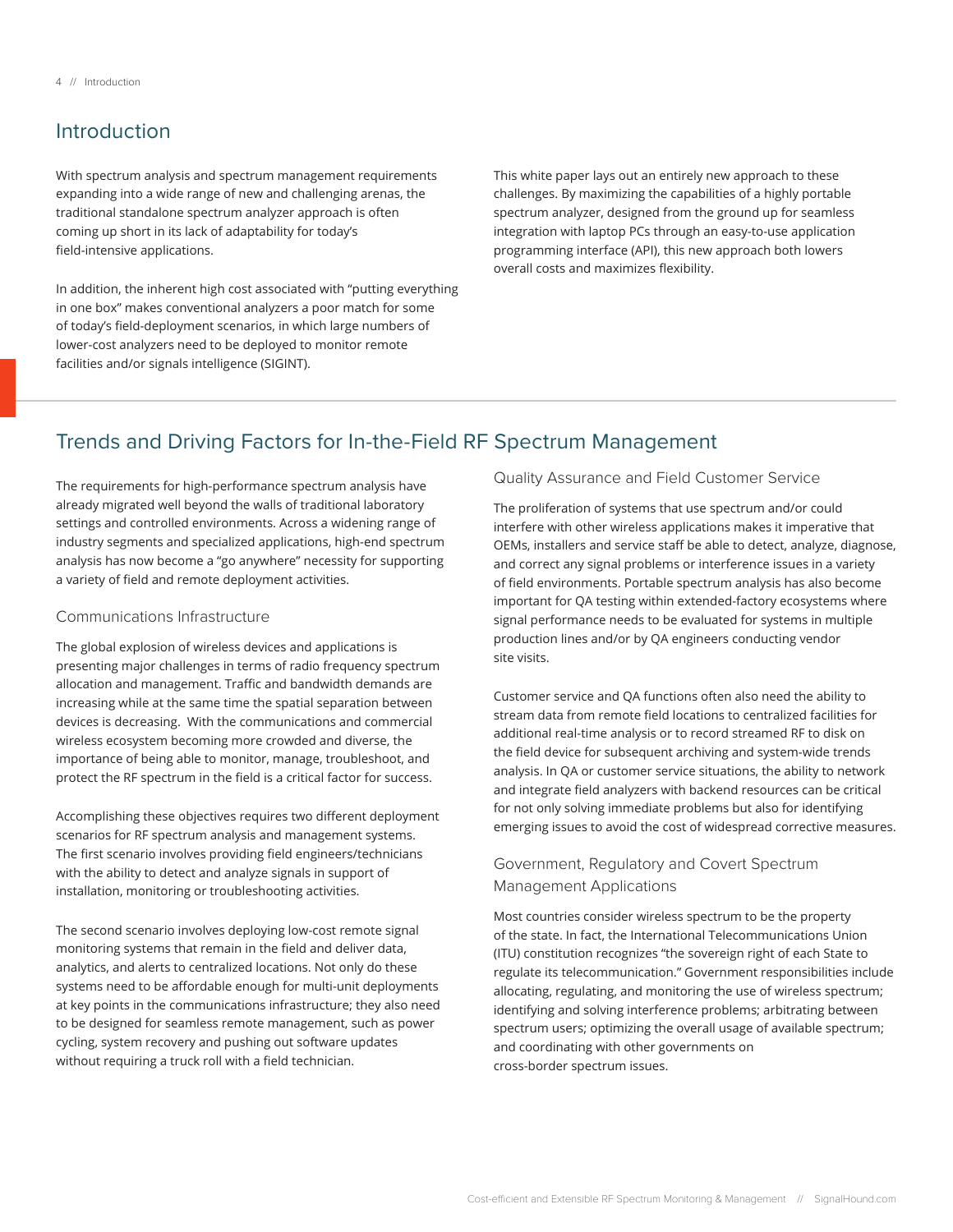In today's increasingly crowded and globalized wireless environment, effective governmental regulation and spectrum management are both critical for international success and very difficult to accomplish. Governments actually need to have the most advanced capabilities for field-based spectrum analysis and remote deployment in order to stay ahead of the curve, to catch violators, and to resolve disputes.

An important specialized arena of government activities involves covert agencies that carry out SIGINT operations in the field. For these applications, spectrum analysis systems need the greatest degree of remote hardware flexibility and overall system extensibility. Depending on the deployment scenario, remote covert signal analysis systems may need to operate independently for long periods and respond to specific software-defined parameters that are unique to each situation. For example, a remote spectrum analysis system might need to scan for signals at certain frequencies and then begin RF recording or streaming the data only under those conditions. Some covert scenarios could even require the remote software to recognize patterns of associated frequencies, modulations, and/or signals activity to trigger actions by the remote computing platform.

#### RF Stream to Disk and RF Recording

The ability to continuously stream and record RF data has become a very important capability that spans all of the above application arenas. It deserves a special mention because the implications of real-time streaming RF to disk requirements can be a very important factor when considering the extensibility of your spectrum analyzer. Depending on the spectrum characteristics and the amount of data that needs to be streamed or recorded, the remote system configuration will require very different hardware capabilities.

Real-time conditioning and digitizing of I/Q data on-the-fly can be quite challenging for the analyzer. The remote system also needs to be capable of transferring data at a high enough rate to support sustained acquisition. In addition, the amount of recorded data that needs to be stored locally dictates the size and type of mass storage drive. Requirements for continuous RF streaming of data to centralized locations also have major implications regarding the remote computing and network interface specifications. As discussed in the following section, such application-specific hardware variations can be difficult to accommodate with the conventional, standalone approach to spectrum analyzer design.

# Limitations of Conventional, Standalone RF Spectrum Analyzers

### High-Cost & Limited Extensibility

Conventional spectrum analyzers typically use a one-box design approach to provide users with complete standalone solutions. This means that they bring together within a single box all of the spectrum analysis functions using custom-programmed FPGAs, along with other supporting functions such as a CPU, display, memory, data storage and I/O interfaces. The result is a complete system with a price range that is usually in the \$15,000 to \$40,000 price range.

In addition to the high price point, conventional spectrum analyzers are not generally designed for hardware extensibility. Once the original configuration has been selected, a standalone system usually does not have the flexibility for adding storage, upgrading the processor, changing the network interface or making other hardware changes.

## Not Designed for Portable Performance or Application Flexibility

Conventional high-performance spectrum analyzers have evolved within lab environments and therefore are inherently more suited for fixed-location deployments rather than field usage. Typical laboratory-based and fixed-testing configurations surround the

high-end analyzer with dedicated computing resources and specialized software programs that optimize the end-to-end process within the controlled setting.

Achieving portability and field flexibility by starting with the traditional all-in-one design approach has always required compromises in terms of performance, features and/or usability. For example, most portable and handheld spectrum analyzers have limited preconfigured measurement options rather than being truly configurable spectrum analysis systems.

In addition, these stripped-down versions of conventional standalone analyzers lack the configurability, networking, and software adaptability to support the dynamic nature of high-end field analysis and spectrum management. This is especially true for situations such as interference troubleshooting, regulatory spectrum assessments, RF streaming to disk, and specialized covert SIGINT applications.

The bottom line typically is a system that still costs more than it should because it emulates the conventional all-in-one design approach but lacks the required performance and extensibility to support today's demanding field analysis objectives.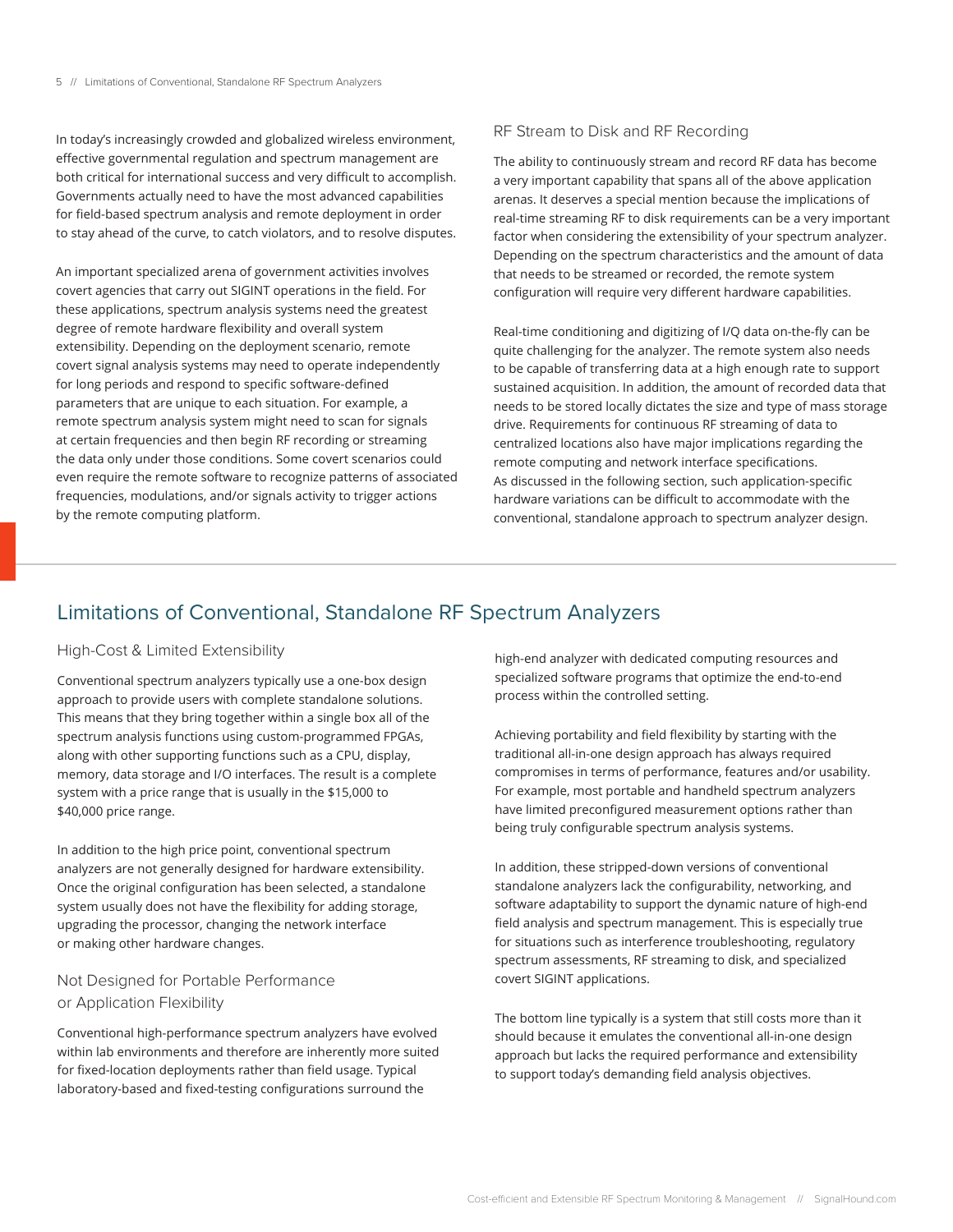Worse yet, with in-the-field spectrum management requirements continually changing and presenting new challenges, these costly, fixed-function, standalone analyzers likely will have to be replaced and/or upgraded to address new communication protocols and application demands.

# Signal Hound: An Open-Systems Approach to RF Spectrum Analysis

Architectural Philosophy: Optimization Instead of Duplication

By shifting the underlying architecture and design approach from putting-everything-in-one-box to instead optimizing-the-entiresystem, Signal Hound has fundamentally changed the affordability and extensibility of high-performance spectrum management systems.

Using a compact, high-performance spectrum analyzer that connects to a host PC through USB 3.0 and comes with an extensible spectrum analyzer software package, enables the whole system to be optimized for specific application needs.



As will be discussed in the following sections, this enables every system deployment to be tailored for the best balance of features, performance, and cost. Just as importantly, it enables both the hardware and the software to be upgraded and adapted for new requirements, without having to start over by replacing the whole system.

#### Performance

The first requirement for any spectrum analyzer is the ability to handle the required frequency range, resolution bandwidths, sweep speed, and precision needed to perform the target measurement and analysis tasks. Fall short on this baseline requirement and nothing else matters.

Now in its second generation, the Signal Hound BB-series has already proven up to the task in real-world operational settings, with the first-gen BB60A having been very well received. The new BB60C product version goes even further: improving SFDR by 20 dB, flattening the noise floor, extending the operating temperature range (now -40°C to +65°C), and expanding the streaming I/Q bandwidth to make it selectable from 250 kHz to 27 MHz. The BB60C provides an instantaneous bandwidth of 27 MHz and sweep speeds of 24 GHz/sec.

| <b>BB60C SPECIFICATIONS SUMMARY</b>                                                                                      |                                                                                   |
|--------------------------------------------------------------------------------------------------------------------------|-----------------------------------------------------------------------------------|
| <b>Frequency Range</b>                                                                                                   | 9 kHz to 6 GHz                                                                    |
| Streaming Digitized I/Q                                                                                                  | 25 kHz up to 27 MHz of selectable, amplitude corrected, IF bandwidth              |
| <b>Resolution Bandwidths (RBW)</b>                                                                                       | 10 Hz to 10 MHz                                                                   |
| Sweep Speed (RBW ≥10 kHz)                                                                                                | 24 GHz/sec                                                                        |
| Displayed Average Noise Level (DANL)                                                                                     | -158 dBm/Hz + 1.1 dB/GHz (>10 MHz)                                                |
| Residual Responses: Ref Level ≤ -50 dBm, 0 dB Atten                                                                      | $-106$ dBm ( $>500$ kHz)                                                          |
| Spurious Mixer Responses: (ref level -50 to +10 dBm (any 5 dB<br>increment) and input signal 10 dB below reference level | $-50$ dBc                                                                         |
| Operating Temperature, ambient                                                                                           | 32°F to 149°F (0°C to +65°C) Standard<br>-40°F to 149°F (-40°C to +65°C) Option-1 |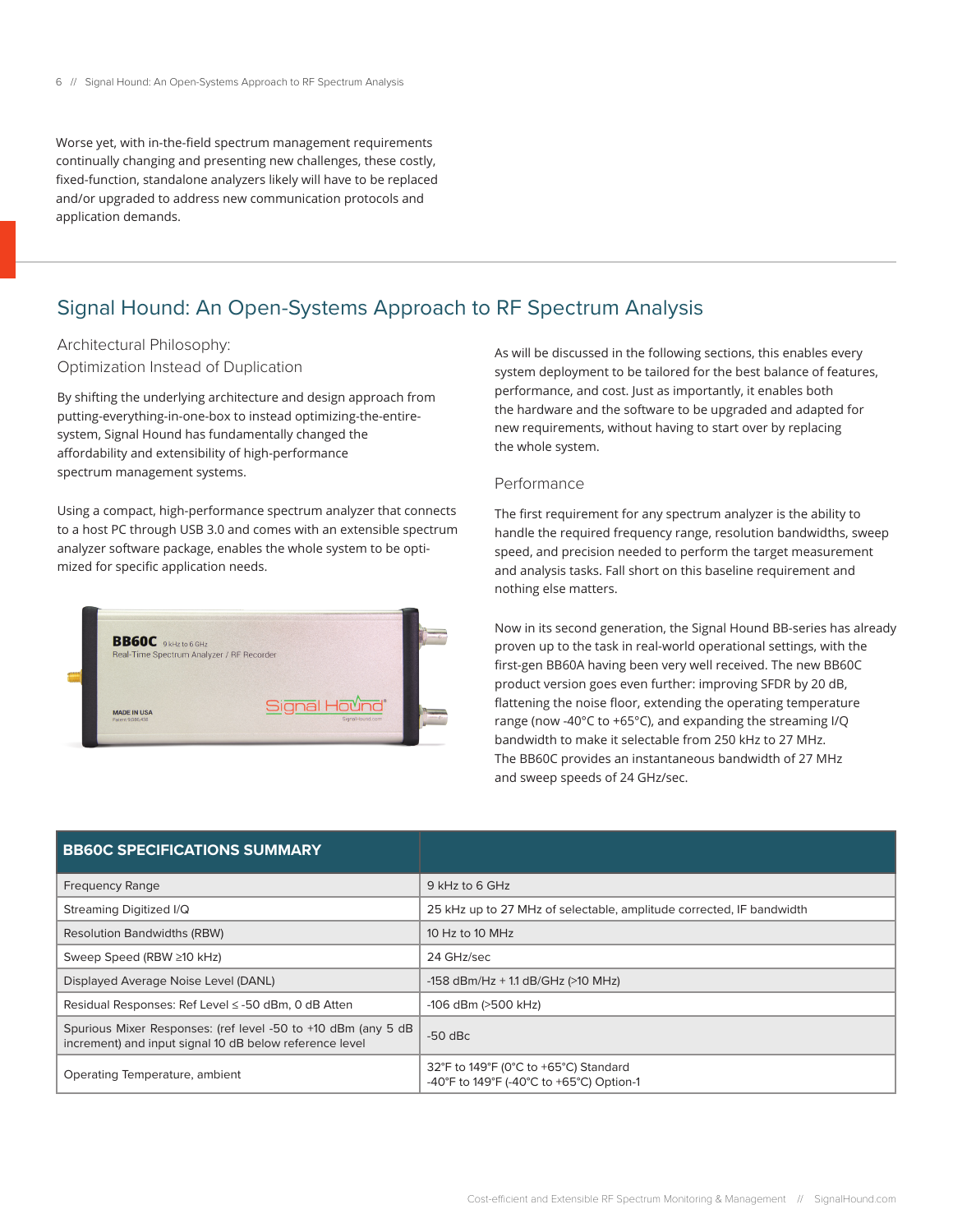Gapless spectrum coverage is achieved for the entire 27 MHz of Instantaneous Bandwidth (IBW) by using 75 percent overlapping Fast Fourier Transforms (FFT). This means that every digitized sample will be included in 4 FFTs. In this mode, any signal inside the IBW of sufficient amplitude, regardless of duration, will show up in the display. For maximum displayed amplitude, a signal must be present for one entire FFT. For a 631 kHz resolution bandwidth, this works out to about 4 microseconds, but even a 1 microsecond pulse will be attenuated by only 2 to 3 dB.

This makes the system a good choice for difficult field spectrum management applications, such as intermittent interference hunting. A traditional spectrum analyzer will only display interference if it occurs within the RBW being measured, making interference difficult to identify and quantify. A real-time spectrum analyzer like the BB60C processes thousands of RBWs simultaneously (in parallel), making the task of interference hunting easy. Identifying and analyzing frequency hopping spread spectrum signals can pose a challenge for a traditional spectrum analyzer, which will only catch a small fraction of hops. The BB60C's ability to simultaneously stream the entire 902 to 928 MHz ISM band, or sweep from 2400 to 2475 MHz in about 4 ms, greatly simplifies this process. This can be seen in the following picture of a Bluetooth signal being received by a BB60C.



### Affordability

The second key goal of this new architectural approach is providing a level of overall system affordability that breaks through the cost barriers posed by conventional one-box systems, thereby creating new opportunities for wider field usage and enabling cost-efficient remote deployments.

By connecting the BB60C to a PC for handling the signal processing functions, this modular approach eliminates the need for a large portion of the costs (and markups) associated with conventional standalone analyzers. Traditional system designs rely on custom-programmed FPGAs to handle signal processing within the analyzer itself, which significantly drives up the cost. With FPGAs powerful enough to handle the required processing tasks costing from \$250-\$1000 each and marked up by at least 400%, this

approach can add \$4000 to the price of a standalone analyzer. Additional system cost is incurred for the peripheral hardware such as a display, power supply, computer processor, keypad, and internal memory. On top of the system costs, manufacturers also need to amortize the high cost of skilled FPGA programmers to develop, support, and update the signal processing algorithms.

All of these factors drive the price of a conventional spectrum analyzer up into the \$15,000-\$40,000 range, which still needs to be interfaced with a computer to perform and report automated measurement tasks. In contrast, the Signal Hound approach starts at just over \$3,000 (including the compiled API and spectrum analyzer software). Just connect it to an appropriately configured Windows PC, which also hosts the application software, and the complete system is ready for deployment.

#### Usability and Portability

The compact BB60C is designed for portability with a net weight of only 1.1 lbs. (0.50 kg) and dimensions of 8.63" x 3.19" x 1.19" (219mm x 81mm x 30mm). Because the unit draws its power from the PC over the USB 3.0 connection, there is no external power supply or power cabling, thereby minimizing space requirements and eliminating the need to keep track of accessories.

The unit is designed for flexibility of deployment along with the associated PC, with typical scenarios ranging from packaging them together in an IP67 type weatherproof enclosure for outside mounting on a pole or roof, to deploying the PC and BB60C in an attic, crawlspace or wiring closet inside a building. For use by a roving field technician, the system can be packaged together in a rugged briefcase type enclosure for quick set up and operation at any location or simply Velcroed to the back of a laptop or tablet.

#### Connectivity

The system is connected to the network and backend resources through the PC's Ethernet interface, which supports the full range of communications, data uploads, software updates, and other system management tasks. By pairing the BB60C with any Intel vPro-enabled PC, from a high-performance desktop to an ultra-compact NUC, the entire system can be managed remotely, including the ability to turn it on and initiate operations. The Intel vPro technology keeps the Ethernet port powered on – even when the PC is shut down – thereby allowing the following functions to be executed over the network:

- $\rightarrow$  Remotely power cycle the PC On or Off
- $\rightarrow$  Remotely manage software updates (including restart operations)
- $\rightarrow$  Remotely perform system recovery if the PC or BB60C crashes or locks up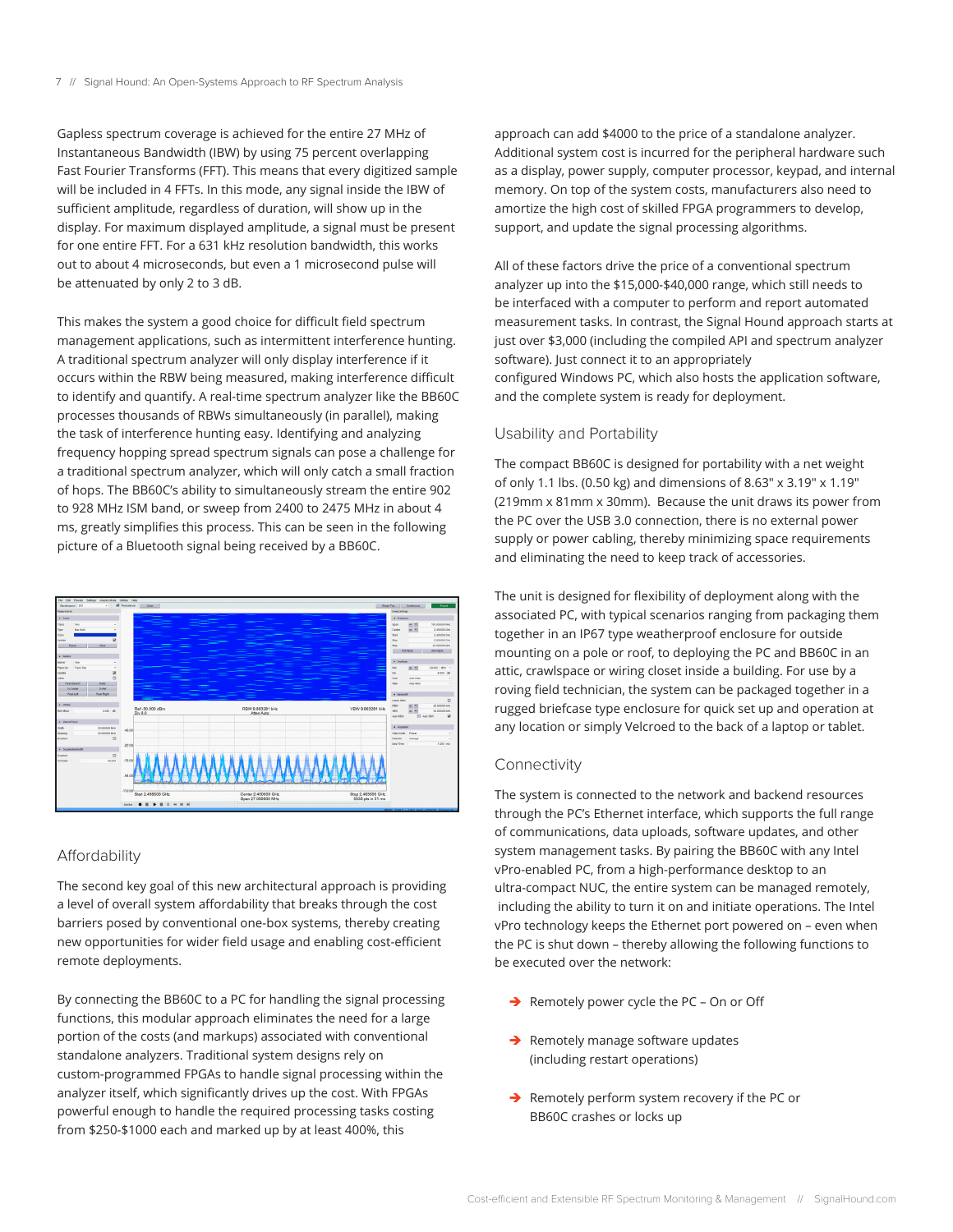#### Extensibility

One of the most significant game-changers in the Signal Hound approach is the tight integration of an open-source Windows-based spectrum analyzer software application. This enables the engineer to immediately begin using all of the BB60C's functionality.

The integrated software supports traditional controls such as frequency span/center/start/stop, resolution bandwidth, video bandwidth, reference level, configurable traces and markers. Using OpenGL to leverage the PC's GPU acceleration, the software supports rich display features such as 2D and 3D spectrogram plots and a real-time color persistence display format to enhance the user experience and simplify signal identification.

By incorporating a rich compiled API and an open-source spectrum analyzer software application, this approach also enables users to extend the system's capabilities by writing their own functions and integrating them tightly with the spectrum analyzer. The fully documented API is written in C/C++ and supports capabilities such as setting record-on-event triggers, real-time analysis and streaming I/Q data. Programmers can either customize the existing open-source application or develop a targeted application from scratch.

# Real-World Benefits and Use Cases

Customer experiences have shown that the benefits of the modular Signal Hound approach generally fall into two major categories: 1) lowering out-of-the-box cost and 2) extending capabilities beyond what was previously possible. Many customers are enjoying both benefits.

Lowering the Out-of-the-Box Cost for Spectrum Analysis

For many companies, the opportunity to reduce their cost-peranalyzer by a factor of 5x to 10x is reason enough to make the switch. At \$3K plus the PC cost for a complete system vs. \$15-\$40K for just the standalone conventional analyzer, the capital expenditure and ROI math are very compelling. In fact, some companies have calculated that instead of adding one more standalone analyzer, for the same expenditure, they could refit their entire lab or production floor with BB60C units. As a bonus, they get the ROI upside of being able to future-proof the new units through software upgrades and modifying the PC configurations whenever needed (disk size, network interface speeds, etc.).

For remotely deployed scenarios, the lower cost is an enabling factor that makes it possible to put remote systems in the field where the cost of standalone analyzers was simply too prohibitive. This means that communications service providers can cost-effectively push high-end embedded spectrum management further out into their infrastructures, thereby eliminating the cost and time delays involved with ad hoc truck-roll technician trips, while simultaneously improving service reliability and customer satisfaction.

## Expanding Spectrum Analysis Capabilities Beyond the Box

The other way that this new open-systems approach breaks out-of-the-box is by providing a highly extensible platform for creating custom-tailored spectrum analysis applications. Companies with specialized applications can easily extend the basic analysis software that comes with the product to address their unique requirements. Since the APIs are fully documented and programmable in C/C++, virtually any set of custom functions can be created, deployed, and maintained by programmers who are familiar with these industry-standard software methods.

Extensibility is very important in today's rapidly changing wireless communications environment, where companies need to remotely deploy solutions that can then be adapted to address new requirements simply by remote updates of the software.

Software customization is also a critical factor for creating specialized spectrum analysis functions, such as field-deployed covert SIGINT platforms and governmental regulatory monitoring systems. In these cases, the spectrum analysis applications often need to incorporate complex algorithms to detect, analyze, and "chase" signals of particular interest, which calls for sophisticated software running on the remote computer that is tightly integrated with the spectrum analysis functionality.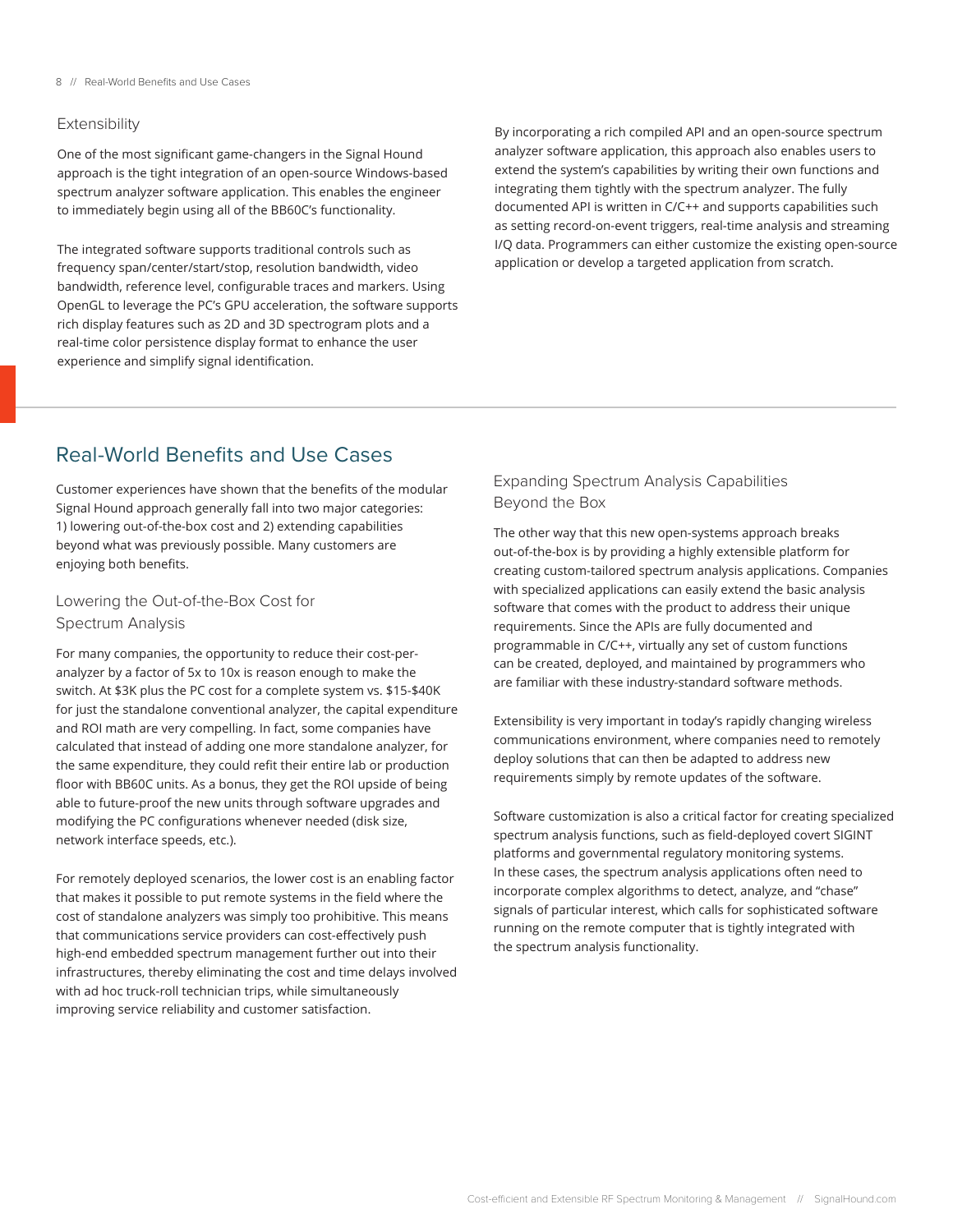# The Bottom Line

Today's complex, globally dispersed and highly diverse signal management requirements can no longer be adequately addressed by yesterday's conventional fixed-functionality spectrum analyzers. Spectrum management applications have already left the lab and, in the process, have left traditional lab equipment behind. These applications require a new approach to spectrum analysis system design.

The new approach, as embodied in the Signal Hound BB-series, is designed to optimize the front-end spectrum analysis and RF streaming functionality in a manner that supports cost-effective integration with a standard Windows PC environment to provide an affordable out-of-the-box complete solution. This enables virtually any existing spectrum management application to be migrated to these new platforms at a small fraction of the cost of traditional spectrum analyzers.